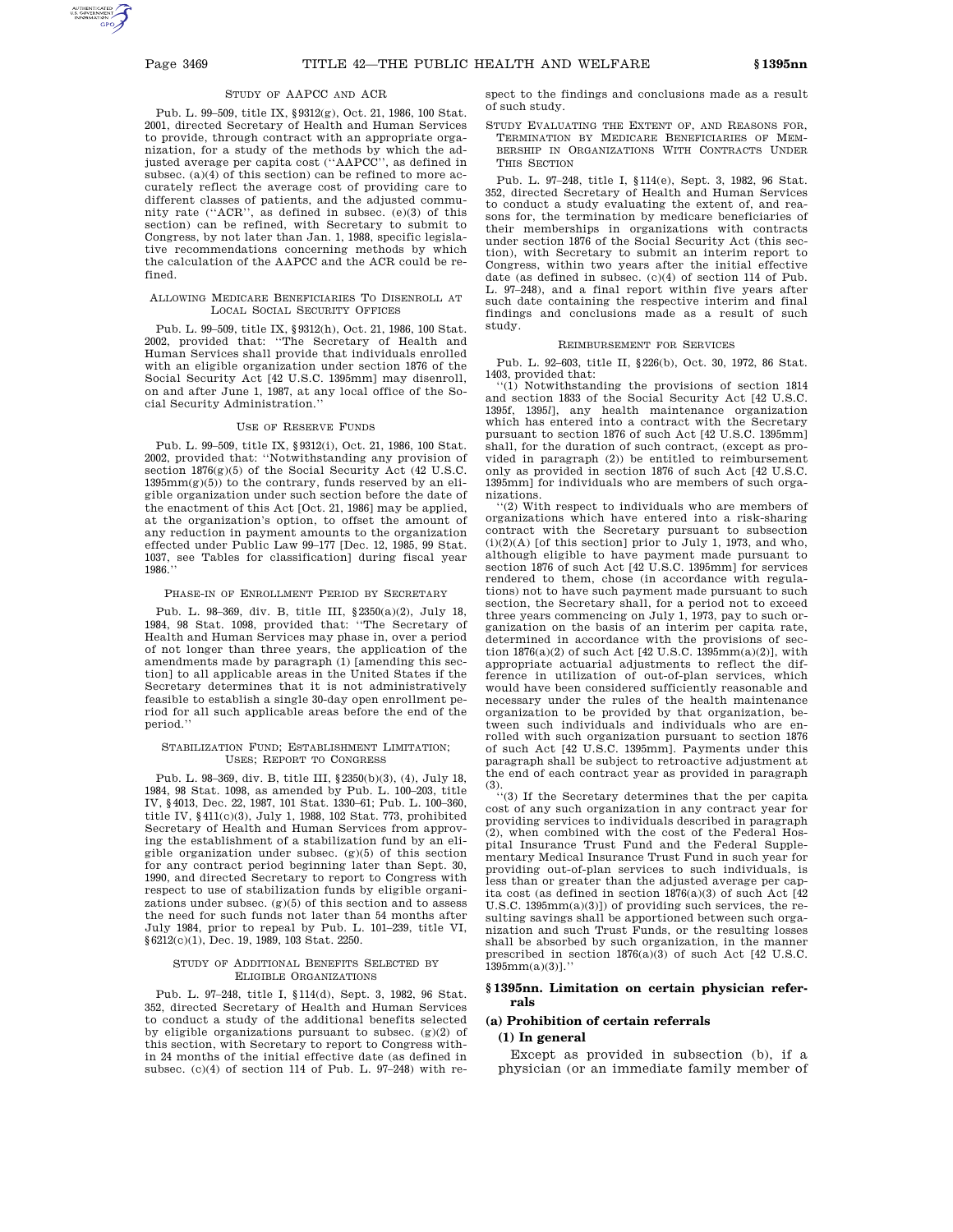such physician) has a financial relationship with an entity specified in paragraph (2), then—

(A) the physician may not make a referral to the entity for the furnishing of designated health services for which payment otherwise may be made under this subchapter, and

(B) the entity may not present or cause to be presented a claim under this subchapter or bill to any individual, third party payor, or other entity for designated health services furnished pursuant to a referral prohibited under subparagraph (A).

#### **(2) Financial relationship specified**

For purposes of this section, a financial relationship of a physician (or an immediate family member of such physician) with an entity specified in this paragraph is—

(A) except as provided in subsections (c) and (d), an ownership or investment interest in the entity, or

(B) except as provided in subsection (e), a compensation arrangement (as defined in subsection  $(h)(1)$ ) between the physician (or an immediate family member of such physician) and the entity.

An ownership or investment interest described in subparagraph (A) may be through equity, debt, or other means and includes an interest in an entity that holds an ownership or investment interest in any entity providing the designated health service.

#### **(b) General exceptions to both ownership and compensation arrangement prohibitions**

Subsection (a)(1) shall not apply in the following cases:

## **(1) Physicians' services**

In the case of physicians' services (as defined in section 1395x(q) of this title) provided personally by (or under the personal supervision of) another physician in the same group practice (as defined in subsection  $(h)(4)$ ) as the referring physician.

#### **(2) In-office ancillary services**

In the case of services (other than durable medical equipment (excluding infusion pumps) and parenteral and enteral nutrients, equipment, and supplies)—

(A) that are furnished—

(i) personally by the referring physician, personally by a physician who is a member of the same group practice as the referring physician, or personally by individuals who are directly supervised by the physician or by another physician in the group practice, and

 $(ii)(I)$  in a building in which the referring physician (or another physician who is a member of the same group practice) furnishes physicians' services unrelated to the furnishing of designated health services, or

(II) in the case of a referring physician who is a member of a group practice, in another building which is used by the group practice—

(aa) for the provision of some or all of the group's clinical laboratory services, or

(bb) for the centralized provision of the group's designated health services (other than clinical laboratory services),

unless the Secretary determines other terms and conditions under which the provision of such services does not present a risk of program or patient abuse, and

(B) that are billed by the physician performing or supervising the services, by a group practice of which such physician is a member under a billing number assigned to the group practice, or by an entity that is wholly owned by such physician or such group practice,

if the ownership or investment interest in such services meets such other requirements as the Secretary may impose by regulation as needed to protect against program or patient abuse. Such requirements shall, with respect to magnetic resonance imaging, computed tomography, positron emission tomography, and any other designated health services specified under subsection (h)(6)(D) that the Secretary determines appropriate, include a requirement that the referring physician inform the individual in writing at the time of the referral that the individual may obtain the services for which the individual is being referred from a person other than a person described in subparagraph (A)(i) and provide such individual with a written list of suppliers (as defined in section 1395x(d) of this title) who furnish such services in the area in which such individual resides.

#### **(3) Prepaid plans**

In the case of services furnished by an organization—

(A) with a contract under section 1395mm of this title to an individual enrolled with the organization,

(B) described in section  $1395l(a)(1)(A)$  of this title to an individual enrolled with the organization,

(C) receiving payments on a prepaid basis, under a demonstration project under section 1395b–1(a) of this title or under section  $222(a)$ of the Social Security Amendments of 1972, to an individual enrolled with the organization,

(D) that is a qualified health maintenance organization (within the meaning of section  $300e-9(d)<sup>1</sup>$  of this title) to an individual enrolled with the organization, or

(E) that is a Medicare+Choice organization under part C that is offering a coordinated care plan described in section  $1395w-21(a)(2)(A)$  of this title to an individual enrolled with the organization.

#### **(4) Other permissible exceptions**

In the case of any other financial relationship which the Secretary determines, and specifies in regulations, does not pose a risk of program or patient abuse.

## **(5) Electronic prescribing**

An exception established by regulation under section  $1395w-104(e)(6)$  of this title.<sup>1</sup>

<sup>1</sup>See References in Text note below.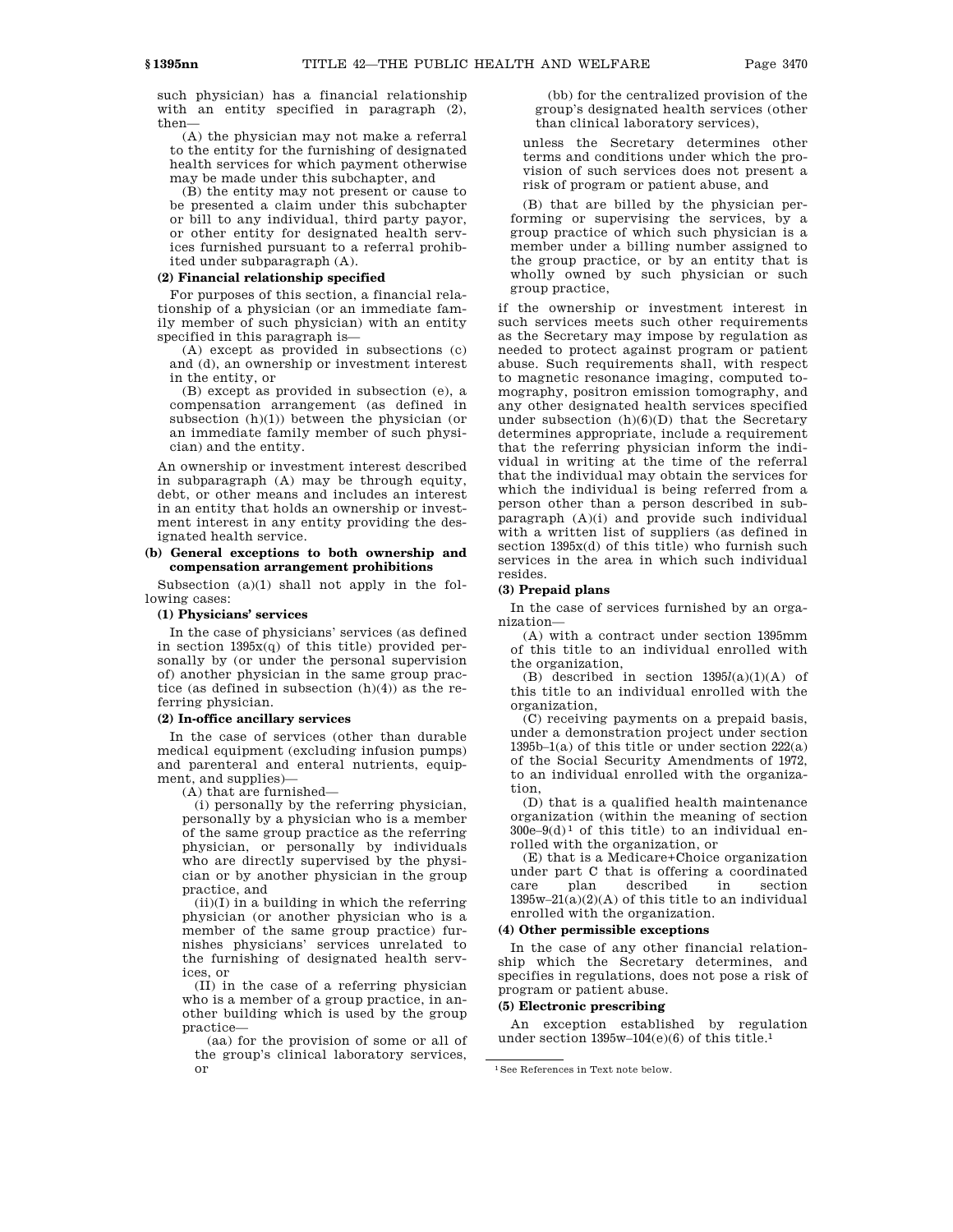# **(c) General exception related only to ownership or investment prohibition for ownership in publicly traded securities and mutual funds**

Ownership of the following shall not be considered to be an ownership or investment interest described in subsection  $(a)(2)(A)$ :

(1) Ownership of investment securities (including shares or bonds, debentures, notes, or other debt instruments) which may be purchased on terms generally available to the public and which are—

(A)(i) securities listed on the New York Stock Exchange, the American Stock Exchange, or any regional exchange in which quotations are published on a daily basis, or foreign securities listed on a recognized foreign, national, or regional exchange in which quotations are published on a daily basis, or

(ii) traded under an automated interdealer quotation system operated by the National Association of Securities Dealers, and

(B) in a corporation that had, at the end of the corporation's most recent fiscal year, or on average during the previous 3 fiscal years, stockholder equity exceeding \$75,000,000.

(2) Ownership of shares in a regulated investment company as defined in section 851(a) of the Internal Revenue Code of 1986, if such company had, at the end of the company's most recent fiscal year, or on average during the previous 3 fiscal years, total assets exceeding \$75,000,000.

## **(d) Additional exceptions related only to ownership or investment prohibition**

The following, if not otherwise excepted under subsection (b), shall not be considered to be an ownership or investment interest described in subsection  $(a)(2)(A)$ :

# **(1) Hospitals in Puerto Rico**

In the case of designated health services provided by a hospital located in Puerto Rico.

#### **(2) Rural providers**

In the case of designated health services furnished in a rural area (as defined in section  $1395ww(d)(2)(D)$  of this title) by an entity, if-

(A) substantially all of the designated health services furnished by the entity are furnished to individuals residing in such a rural area;

(B) effective for the 18-month period beginning on December 8, 2003, the entity is not a specialty hospital (as defined in subsection (h)(7)); and

(C) in the case where the entity is a hospital, the hospital meets the requirements of paragraph (3)(D).

## **(3) Hospital ownership**

In the case of designated health services provided by a hospital (other than a hospital described in paragraph (1)) if—

(A) the referring physician is authorized to perform services at the hospital;

(B) effective for the 18-month period beginning on December 8, 2003, the hospital is not a specialty hospital (as defined in subsection  $(h)(7)$ :

(C) the ownership or investment interest is in the hospital itself (and not merely in a subdivision of the hospital); and

(D) the hospital meets the requirements described in subsection (i)(1) not later than 18 months after March 23, 2010.

#### **(e) Exceptions relating to other compensation arrangements**

The following shall not be considered to be a compensation arrangement described in subsection  $(a)(2)(B)$ :

## **(1) Rental of office space; rental of equipment (A) Office space**

Payments made by a lessee to a lessor for the use of premises if—

(i) the lease is set out in writing, signed by the parties, and specifies the premises covered by the lease,

(ii) the space rented or leased does not exceed that which is reasonable and necessary for the legitimate business purposes of the lease or rental and is used exclusively by the lessee when being used by the lessee, except that the lessee may make payments for the use of space consisting of common areas if such payments do not exceed the lessee's pro rata share of expenses for such space based upon the ratio of the space used exclusively by the lessee to the total amount of space (other than common areas) occupied by all persons using such common areas,

(iii) the lease provides for a term of rental or lease for at least 1 year,

(iv) the rental charges over the term of the lease are set in advance, are consistent with fair market value, and are not determined in a manner that takes into account the volume or value of any referrals or other business generated between the parties,

(v) the lease would be commercially reasonable even if no referrals were made between the parties, and

(vi) the lease meets such other requirements as the Secretary may impose by regulation as needed to protect against program or patient abuse.

#### **(B) Equipment**

Payments made by a lessee of equipment to the lessor of the equipment for the use of the equipment if—

(i) the lease is set out in writing, signed by the parties, and specifies the equipment covered by the lease,

(ii) the equipment rented or leased does not exceed that which is reasonable and necessary for the legitimate business purposes of the lease or rental and is used exclusively by the lessee when being used by the lessee,

(iii) the lease provides for a term of rental or lease of at least 1 year,

(iv) the rental charges over the term of the lease are set in advance, are consistent with fair market value, and are not determined in a manner that takes into account the volume or value of any referrals or other business generated between the parties,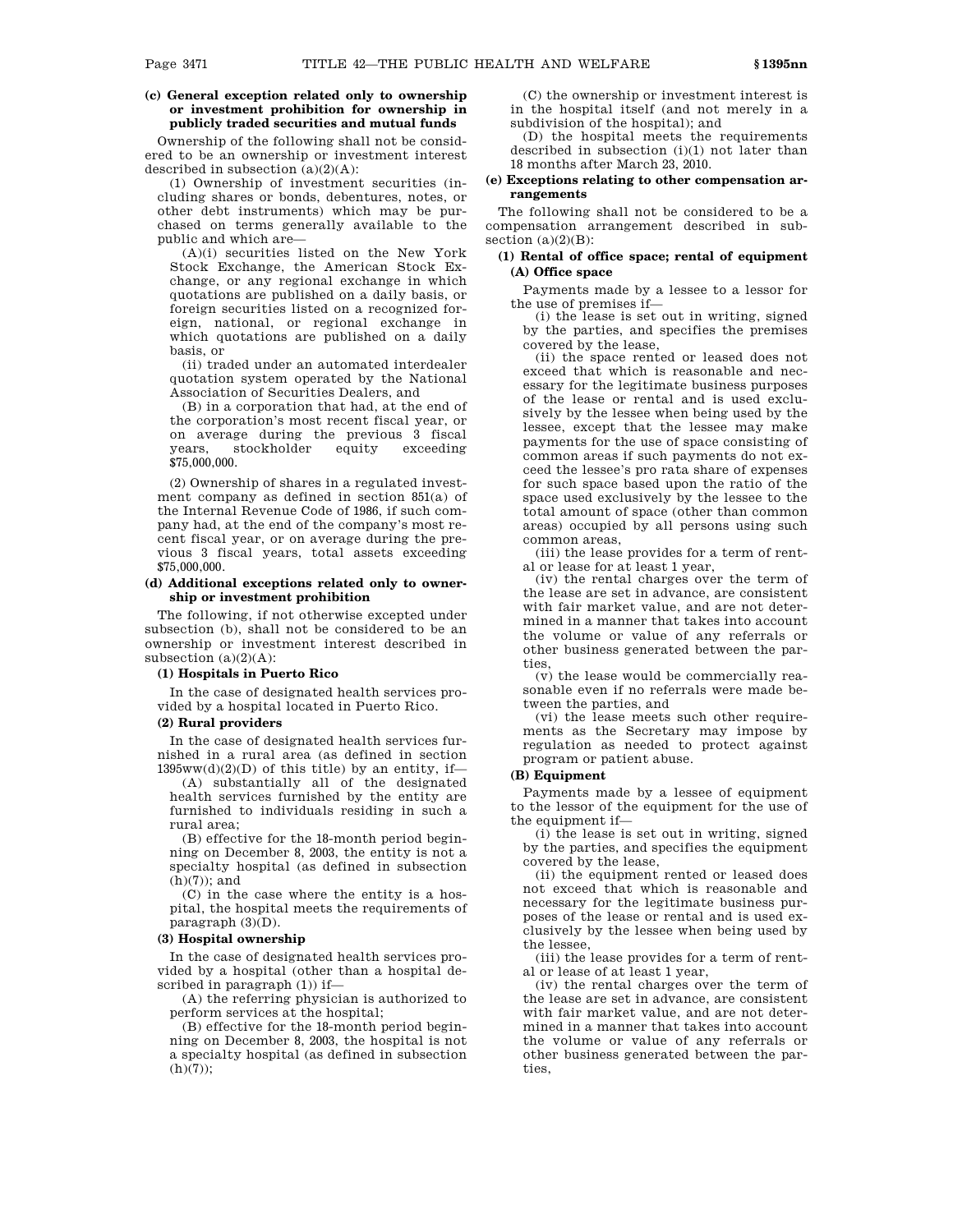(v) the lease would be commercially reasonable even if no referrals were made between the parties, and

(vi) the lease meets such other requirements as the Secretary may impose by regulation as needed to protect against program or patient abuse.

#### **(C) Holdover lease arrangements**

In the case of a holdover lease arrangement for the lease of office space or equipment, which immediately follows a lease arrangement described in subparagraph (A) for the use of such office space or subparagraph (B) for the use of such equipment and that expired after a term of at least 1 year, payments made by the lessee to the lessor pursuant to such holdover lease arrangement, if—

(i) the lease arrangement met the conditions of subparagraph (A) for the lease of office space or subparagraph (B) for the use of equipment when the arrangement expired;

(ii) the holdover lease arrangement is on the same terms and conditions as the immediately preceding arrangement; and

(iii) the holdover arrangement continues to satisfy the conditions of subparagraph (A) for the lease of office space or subparagraph (B) for the use of equipment.

#### **(2) Bona fide employment relationships**

Any amount paid by an employer to a physician (or an immediate family member of such physician) who has a bona fide employment relationship with the employer for the provision of services if—

(A) the employment is for identifiable services,

(B) the amount of the remuneration under the employment—

(i) is consistent with the fair market value of the services, and

(ii) is not determined in a manner that takes into account (directly or indirectly) the volume or value of any referrals by the referring physician,

(C) the remuneration is provided pursuant to an agreement which would be commercially reasonable even if no referrals were made to the employer, and

(D) the employment meets such other requirements as the Secretary may impose by regulation as needed to protect against program or patient abuse.

Subparagraph (B)(ii) shall not prohibit the payment of remuneration in the form of a productivity bonus based on services performed personally by the physician (or an immediate family member of such physician).

# **(3) Personal service arrangements**

## **(A) In general**

Remuneration from an entity under an arrangement (including remuneration for specific physicians' services furnished to a nonprofit blood center) if—

(i) the arrangement is set out in writing, signed by the parties, and specifies the services covered by the arrangement,

(ii) the arrangement covers all of the services to be provided by the physician (or an immediate family member of such physician) to the entity,

(iii) the aggregate services contracted for do not exceed those that are reasonable and necessary for the legitimate business purposes of the arrangement,

(iv) the term of the arrangement is for at least 1 year,

(v) the compensation to be paid over the term of the arrangement is set in advance, does not exceed fair market value, and except in the case of a physician incentive plan described in subparagraph (B), is not determined in a manner that takes into account the volume or value of any referrals or other business generated between the parties

(vi) the services to be performed under the arrangement do not involve the counseling or promotion or a business arrangement or other activity that violates any State or Federal law, and

(vii) the arrangement meets such other requirements as the Secretary may impose by regulation as needed to protect against program or patient abuse.

# **(B) Physician incentive plan exception**

## **(i) In general**

In the case of a physician incentive plan (as defined in clause (ii)) between a physician and an entity, the compensation may be determined in a manner (through a withhold, capitation, bonus, or otherwise) that takes into account directly or indirectly the volume or value of any referrals or other business generated between the parties, if the plan meets the following requirements:

(I) No specific payment is made directly or indirectly under the plan to a physician or a physician group as an inducement to reduce or limit medically necessary services provided with respect to a specific individual enrolled with the entity.

(II) In the case of a plan that places a physician or a physician group at substantial financial risk as determined by the Secretary pursuant to section  $1395mm(i)(8)(A)(ii)$  of this title, the plan complies with any requirements the Secretary may impose pursuant to such section.

(III) Upon request by the Secretary, the entity provides the Secretary with access to descriptive information regarding the plan, in order to permit the Secretary to determine whether the plan is in compliance with the requirements of this clause.

#### **(ii) ''Physician incentive plan'' defined**

For purposes of this subparagraph, the term ''physician incentive plan'' means any compensation arrangement between an entity and a physician or physician group that may directly or indirectly have the effect of reducing or limiting services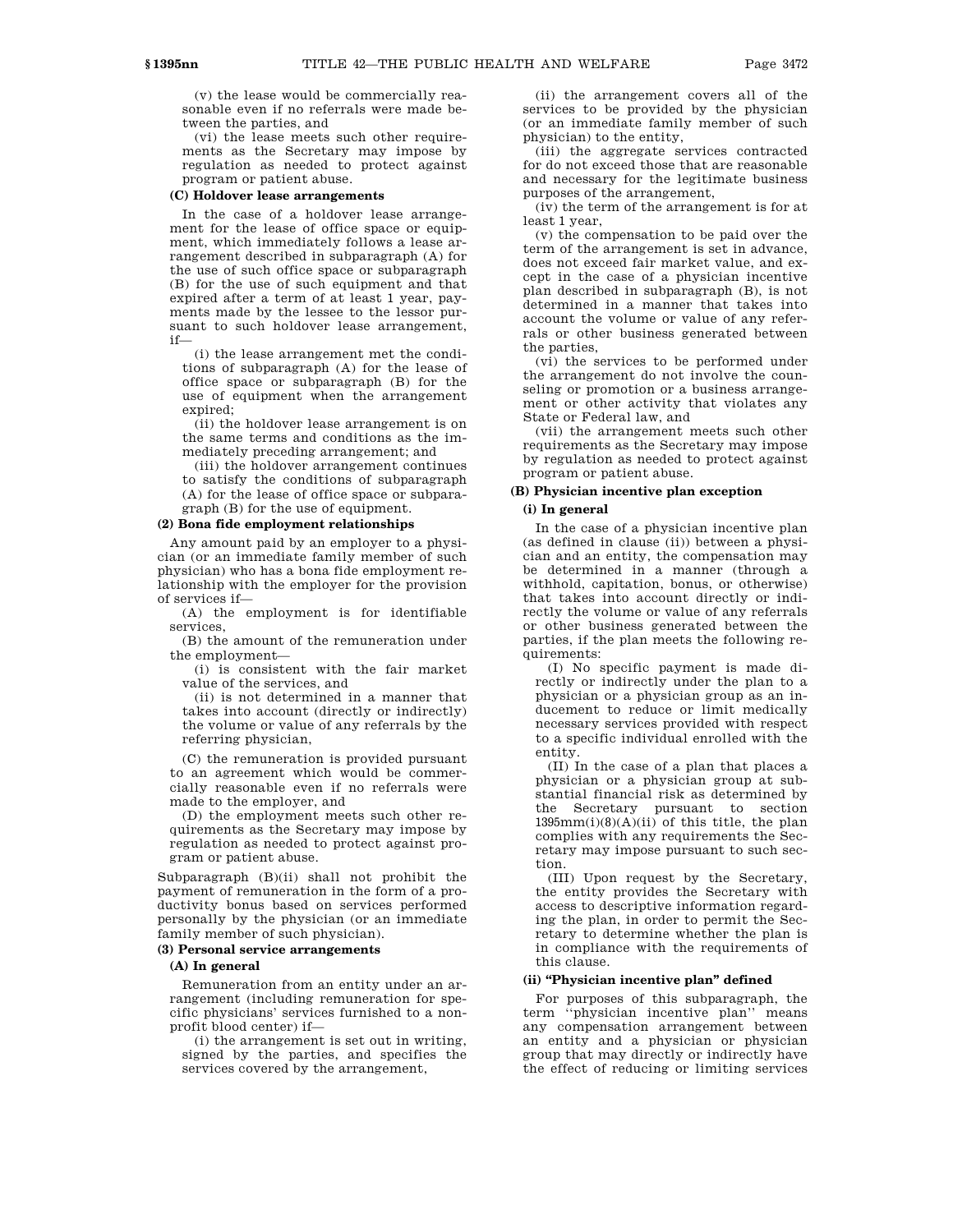provided with respect to individuals enrolled with the entity.

## **(C) Holdover personal service arrangement**

In the case of a holdover personal service arrangement, which immediately follows an arrangement described in subparagraph (A) that expired after a term of at least 1 year, remuneration from an entity pursuant to such holdover personal service arrangement, if—

(i) the personal service arrangement met the conditions of subparagraph (A) when the arrangement expired;

(ii) the holdover personal service arrangement is on the same terms and conditions as the immediately preceding arrangement; and

(iii) the holdover arrangement continues to satisfy the conditions of subparagraph (A).

#### **(4) Remuneration unrelated to the provision of designated health services**

In the case of remuneration which is provided by a hospital to a physician if such remuneration does not relate to the provision of designated health services.

# **(5) Physician recruitment**

In the case of remuneration which is provided by a hospital to a physician to induce the physician to relocate to the geographic area served by the hospital in order to be a member of the medical staff of the hospital, if—

(A) the physician is not required to refer patients to the hospital,

(B) the amount of the remuneration under the arrangement is not determined in a manner that takes into account (directly or indirectly) the volume or value of any referrals by the referring physician, and

(C) the arrangement meets such other requirements as the Secretary may impose by regulation as needed to protect against program or patient abuse.

#### **(6) Isolated transactions**

In the case of an isolated financial transaction, such as a one-time sale of property or practice, if—

(A) the requirements described in subparagraphs (B) and (C) of paragraph (2) are met with respect to the entity in the same manner as they apply to an employer, and

(B) the transaction meets such other requirements as the Secretary may impose by regulation as needed to protect against program or patient abuse.

# **(7) Certain group practice arrangements with a hospital**

# **(A) 2 In general**

An arrangement between a hospital and a group under which designated health services are provided by the group but are billed by the hospital if—

(i) with respect to services provided to an inpatient of the hospital, the arrangement is pursuant to the provision of inpatient hospital services under section  $1395x(b)(3)$  of this title,

(ii) the arrangement began before December 19, 1989, and has continued in effect without interruption since such date,

(iii) with respect to the designated health services covered under the arrangement, substantially all of such services furnished to patients of the hospital are furnished by the group under the arrangement,

(iv) the arrangement is pursuant to an agreement that is set out in writing and that specifies the services to be provided by the parties and the compensation for services provided under the agreement,

(v) the compensation paid over the term of the agreement is consistent with fair market value and the compensation per unit of services is fixed in advance and is not determined in a manner that takes into account the volume or value of any referrals or other business generated between the parties,

(vi) the compensation is provided pursuant to an agreement which would be commercially reasonable even if no referrals were made to the entity, and

(vii) the arrangement between the parties meets such other requirements as the Secretary may impose by regulation as needed to protect against program or patient abuse.

## **(8) Payments by a physician for items and services**

Payments made by a physician—

(A) to a laboratory in exchange for the provision of clinical laboratory services, or

(B) to an entity as compensation for other items or services if the items or services are furnished at a price that is consistent with fair market value.

## **(f) Reporting requirements**

Each entity providing covered items or services for which payment may be made under this subchapter shall provide the Secretary with the information concerning the entity's ownership, investment, and compensation arrangements, including—

(1) the covered items and services provided by the entity, and

(2) the names and unique physician identification numbers of all physicians with an ownership or investment interest (as described in subsection  $(a)(2)(A)$ , or with a compensation arrangement (as described in subsection  $(a)(2)(B)$ , in the entity, or whose immediate relatives have such an ownership or investment interest or who have such a compensation relationship with the entity.

Such information shall be provided in such form, manner, and at such times as the Secretary shall specify. The requirement of this subsection shall not apply to designated health services provided outside the United States or to entities which the Secretary determines provides 3 services for which payment may be made under this subchapter very infrequently.

<sup>2</sup>So in original. No subpar. (B) has been enacted. 3So in original. Probably should be ''provide''.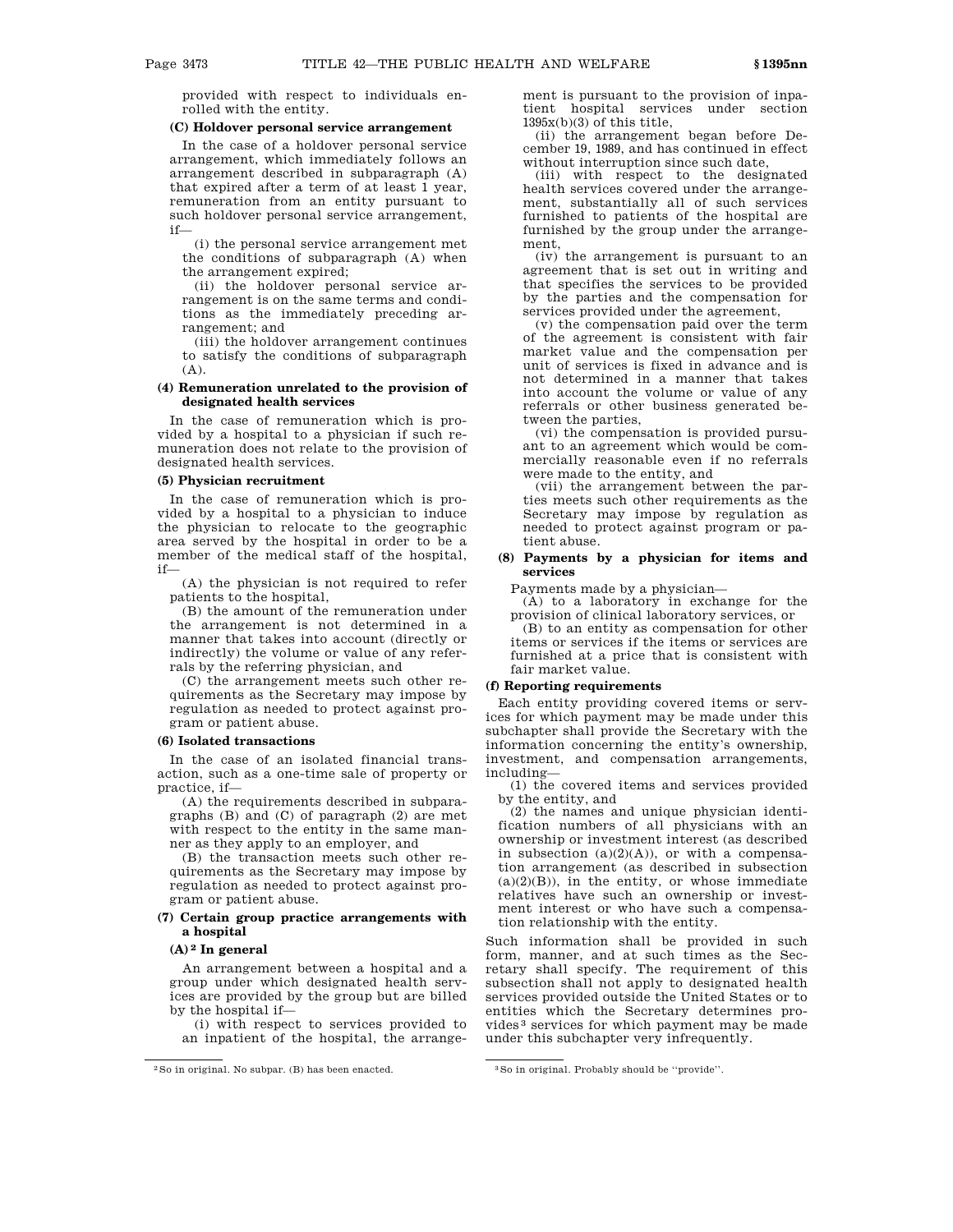## **(g) Sanctions**

# **(1) Denial of payment**

No payment may be made under this subchapter for a designated health service which is provided in violation of subsection (a)(1).

## **(2) Requiring refunds for certain claims**

If a person collects any amounts that were billed in violation of subsection (a)(1), the person shall be liable to the individual for, and shall refund on a timely basis to the individual, any amounts so collected.

## **(3) Civil money penalty and exclusion for improper claims**

Any person that presents or causes to be presented a bill or a claim for a service that such person knows or should know is for a service for which payment may not be made under paragraph (1) or for which a refund has not been made under paragraph (2) shall be subject to a civil money penalty of not more than \$15,000 for each such service. The provisions of section 1320a–7a of this title (other than the first sentence of subsection (a) and other than subsection (b)) shall apply to a civil money penalty under the previous sentence in the same manner as such provisions apply to a penalty or proceeding under section 1320a–7a(a) of this title.

## **(4) Civil money penalty and exclusion for circumvention schemes**

Any physician or other entity that enters into an arrangement or scheme (such as a cross-referral arrangement) which the physician or entity knows or should know has a principal purpose of assuring referrals by the physician to a particular entity which, if the physician directly made referrals to such entity, would be in violation of this section, shall be subject to a civil money penalty of not more than \$100,000 for each such arrangement or scheme. The provisions of section 1320a–7a of this title (other than the first sentence of subsection (a) and other than subsection (b)) shall apply to a civil money penalty under the previous sentence in the same manner as such provisions apply to a penalty or proceeding under section 1320a–7a(a) of this title.

## **(5) Failure to report information**

Any person who is required, but fails, to meet a reporting requirement of subsection (f) is subject to a civil money penalty of not more than \$10,000 for each day for which reporting is required to have been made. The provisions of section 1320a–7a of this title (other than the first sentence of subsection (a) and other than subsection (b)) shall apply to a civil money penalty under the previous sentence in the same manner as such provisions apply to a penalty or proceeding under section 1320a–7a(a) of this title.

## **(6) Advisory opinions**

#### **(A) In general**

The Secretary shall issue written advisory opinions concerning whether a referral relating to designated health services (other than clinical laboratory services) is prohibited under this section. Each advisory opinion issued by the Secretary shall be binding as to the Secretary and the party or parties requesting the opinion.

#### **(B) Application of certain rules**

The Secretary shall, to the extent practicable, apply the rules under subsections (b)(3) and (b)(4) and take into account the regulations promulgated under subsection (b)(5) of section 1320a–7d of this title in the issuance of advisory opinions under this paragraph.

## **(C) Regulations**

In order to implement this paragraph in a timely manner, the Secretary may promulgate regulations that take effect on an interim basis, after notice and pending opportunity for public comment.

## **(D) Applicability**

This paragraph shall apply to requests for advisory opinions made after the date which is 90 days after August 5, 1997, and before the close of the period described in section 1320a–7d(b)(6) of this title.

#### **(h) Definitions and special rules**

For purposes of this section:

## **(1) Compensation arrangement; remuneration**

(A) The term ''compensation arrangement'' means any arrangement involving any remuneration between a physician (or an immediate family member of such physician) and an entity other than an arrangement involving only remuneration described in subparagraph (C).

(B) The term ''remuneration'' includes any remuneration, directly or indirectly, overtly or covertly, in cash or in kind.

(C) Remuneration described in this subparagraph is any remuneration consisting of any of the following:

(i) The forgiveness of amounts owed for inaccurate tests or procedures, mistakenly performed tests or procedures, or the correction of minor billing errors.

(ii) The provision of items, devices, or supplies that are used solely to—

(I) collect, transport, process, or store specimens for the entity providing the item, device, or supply, or

(II) order or communicate the results of tests or procedures for such entity.

(iii) A payment made by an insurer or a self-insured plan to a physician to satisfy a claim, submitted on a fee for service basis, for the furnishing of health services by that physician to an individual who is covered by a policy with the insurer or by the self-insured plan, if—

(I) the health services are not furnished, and the payment is not made, pursuant to a contract or other arrangement between the insurer or the plan and the physician,

(II) the payment is made to the physician on behalf of the covered individual and would otherwise be made directly to such individual,

(III) the amount of the payment is set in advance, does not exceed fair market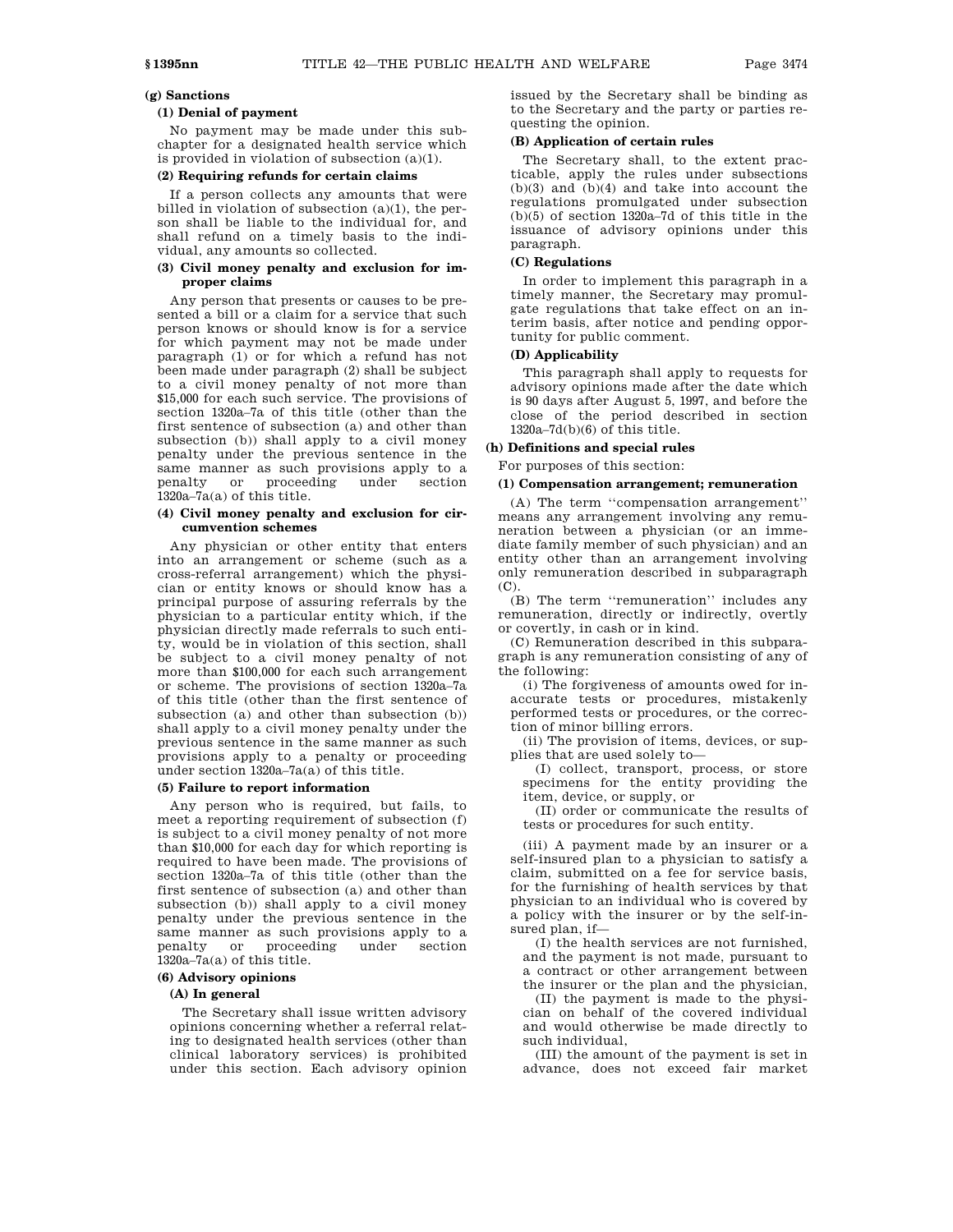value, and is not determined in a manner that takes into account directly or indirectly the volume or value of any referrals, and

(IV) the payment meets such other requirements as the Secretary may impose by regulation as needed to protect against program or patient abuse.

(D) WRITTEN REQUIREMENT CLARIFIED.—In the case of any requirement pursuant to this section for a compensation arrangement to be in writing, such requirement shall be satisfied by such means as determined by the Secretary, including by a collection of documents, including contemporaneous documents evidencing the course of conduct between the parties involved.

(E) SPECIAL RULE FOR SIGNATURE REQUIRE-MENTS.—In the case of any requirement pursuant to this section for a compensation arrangement to be in writing and signed by the parties, such signature requirement shall be met if—

(i) not later than 90 consecutive calendar days immediately following the date on which the compensation arrangement became noncompliant, the parties obtain the required signatures; and

(ii) the compensation arrangement otherwise complies with all criteria of the applicable exception.

## **(2) Employee**

An individual is considered to be ''employed by'' or an ''employee'' of an entity if the individual would be considered to be an employee of the entity under the usual common law rules applicable in determining the employeremployee relationship (as applied for purposes of section 3121(d)(2) of the Internal Revenue Code of 1986).

## **(3) Fair market value**

The term "fair market value" means the value in arms length transactions, consistent with the general market value, and, with respect to rentals or leases, the value of rental property for general commercial purposes (not taking into account its intended use) and, in the case of a lease of space, not adjusted to reflect the additional value the prospective lessee or lessor would attribute to the proximity or convenience to the lessor where the lessor is a potential source of patient referrals to the lessee.

#### **(4) Group practice**

## **(A) Definition of group practice**

The term ''group practice'' means a group of 2 or more physicians legally organized as a partnership, professional corporation, foundation, not-for-profit corporation, faculty practice plan, or similar association—

(i) in which each physician who is a member of the group provides substantially the full range of services which the physician routinely provides, including medical care, consultation, diagnosis, or treatment, through the joint use of shared office space, facilities, equipment and personnel,

(ii) for which substantially all of the services of the physicians who are members of the group are provided through the group and are billed under a billing number assigned to the group and amounts so received are treated as receipts of the group,

(iii) in which the overhead expenses of and the income from the practice are distributed in accordance with methods previously determined,

(iv) except as provided in subparagraph (B)(i), in which no physician who is a member of the group directly or indirectly receives compensation based on the volume or value of referrals by the physician,

(v) in which members of the group personally conduct no less than 75 percent of the physician-patient encounters of the group practice, and

(vi) which meets such other standards as the Secretary may impose by regulation.

#### **(B) Special rules**

## **(i) Profits and productivity bonuses**

A physician in a group practice may be paid a share of overall profits of the group, or a productivity bonus based on services personally performed or services incident to such personally performed services, so long as the share or bonus is not determined in any manner which is directly related to the volume or value of referrals by such physician.

# **(ii) Faculty practice plans**

In the case of a faculty practice plan associated with a hospital, institution of higher education, or medical school with an approved medical residency training program in which physician members may provide a variety of different specialty services and provide professional services both within and outside the group, as well as perform other tasks such as research, subparagraph (A) shall be applied only with respect to the services provided within the faculty practice plan.

# **(5) Referral; referring physician**

## **(A) Physicians' services**

Except as provided in subparagraph (C), in the case of an item or service for which payment may be made under part B, the request by a physician for the item or service, including the request by a physician for a consultation with another physician (and any test or procedure ordered by, or to be performed by (or under the supervision of) that other physician), constitutes a ''referral'' by a ''referring physician''.

#### **(B) Other items**

Except as provided in subparagraph (C), the request or establishment of a plan of care by a physician which includes the provision of the designated health service constitutes a ''referral'' by a ''referring physician''.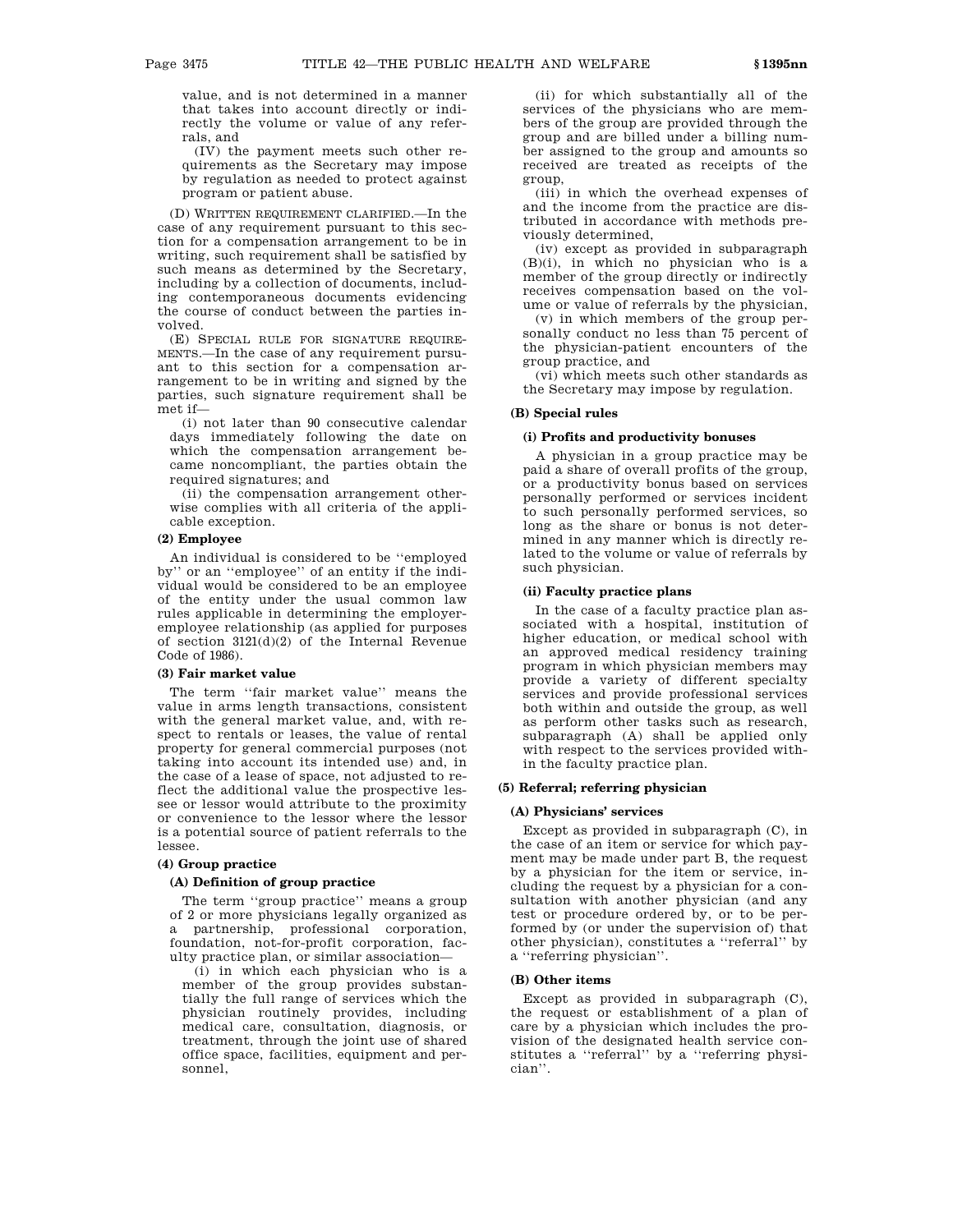## **(C) Clarification respecting certain services integral to a consultation by certain specialists**

A request by a pathologist for clinical diagnostic laboratory tests and pathological examination services, a request by a radiologist for diagnostic radiology services, and a request by a radiation oncologist for radiation therapy, if such services are furnished by (or under the supervision of) such pathologist, radiologist, or radiation oncologist pursuant to a consultation requested by another physician does not constitute a ''referral'' by a ''referring physician''.

## **(6) Designated health services**

The term ''designated health services'' means any of the following items or services:

(A) Clinical laboratory services.

(B) Physical therapy services.

(C) Occupational therapy services.

(D) Radiology services, including magnetic resonance imaging, computerized axial tomography scans, and ultrasound services.

(E) Radiation therapy services and supplies.

(F) Durable medical equipment and supplies.

(G) Parenteral and enteral nutrients, equipment, and supplies.

(H) Prosthetics, orthotics, and prosthetic devices and supplies.

(I) Home health services.

(J) Outpatient prescription drugs.

(K) Inpatient and outpatient hospital services.

(L) Outpatient speech-language pathology services.

## **(7) Specialty hospital**

#### **(A) In general**

For purposes of this section, except as provided in subparagraph (B), the term ''specialty hospital'' means a subsection (d) hospital (as defined in section  $1395ww(d)(1)(B)$  of this title) that is primarily or exclusively engaged in the care and treatment of one of the following categories:

(i) Patients with a cardiac condition.

(ii) Patients with an orthopedic condition.

(iii) Patients receiving a surgical procedure.

(iv) Any other specialized category of services that the Secretary designates as inconsistent with the purpose of permitting physician ownership and investment interests in a hospital under this section.

## **(B) Exception**

For purposes of this section, the term "specialty hospital" does not include any hospital—

(i) determined by the Secretary—

(I) to be in operation before November 18, 2003; or

(II) under development as of such date;

(ii) for which the number of physician investors at any time on or after such date is no greater than the number of such investors as of such date;

(iii) for which the type of categories described in subparagraph (A) at any time on or after such date is no different than the type of such categories as of such date;

(iv) for which any increase in the number of beds occurs only in the facilities on the main campus of the hospital and does not exceed 50 percent of the number of beds in the hospital as of November 18, 2003, or 5 beds, whichever is greater; and

(v) that meets such other requirements as the Secretary may specify.

# **(i) Requirements for hospitals to qualify for rural provider and hospital exception to ownership or investment prohibition**

## **(1) Requirements described**

For purposes of subsection  $(d)(3)(D)$ , the requirements described in this paragraph for a hospital are as follows:

## **(A) Provider agreement**

The hospital had—

(i) physician ownership or investment on December 31, 2010; and

(ii) a provider agreement under section 1395cc of this title in effect on such date.

## **(B) Limitation on expansion of facility capacity**

Except as provided in paragraph (3), the number of operating rooms, procedure rooms, and beds for which the hospital is licensed at any time on or after March 23, 2010, is no greater than the number of operating rooms, procedure rooms, and beds for which the hospital is licensed as of such date.

#### **(C) Preventing conflicts of interest**

(i) The hospital submits to the Secretary an annual report containing a detailed description of—

(I) the identity of each physician owner or investor and any other owners or investors of the hospital; and

(II) the nature and extent of all ownership and investment interests in the hospital.

(ii) The hospital has procedures in place to require that any referring physician owner or investor discloses to the patient being referred, by a time that permits the patient to make a meaningful decision regarding the receipt of care, as determined by the Secretary—

(I) the ownership or investment interest, as applicable, of such referring physician in the hospital; and

(II) if applicable, any such ownership or investment interest of the treating physician.

(iii) The hospital does not condition any physician ownership or investment interests either directly or indirectly on the physician owner or investor making or influencing referrals to the hospital or otherwise generating business for the hospital.

(iv) The hospital discloses the fact that the hospital is partially owned or invested in by physicians—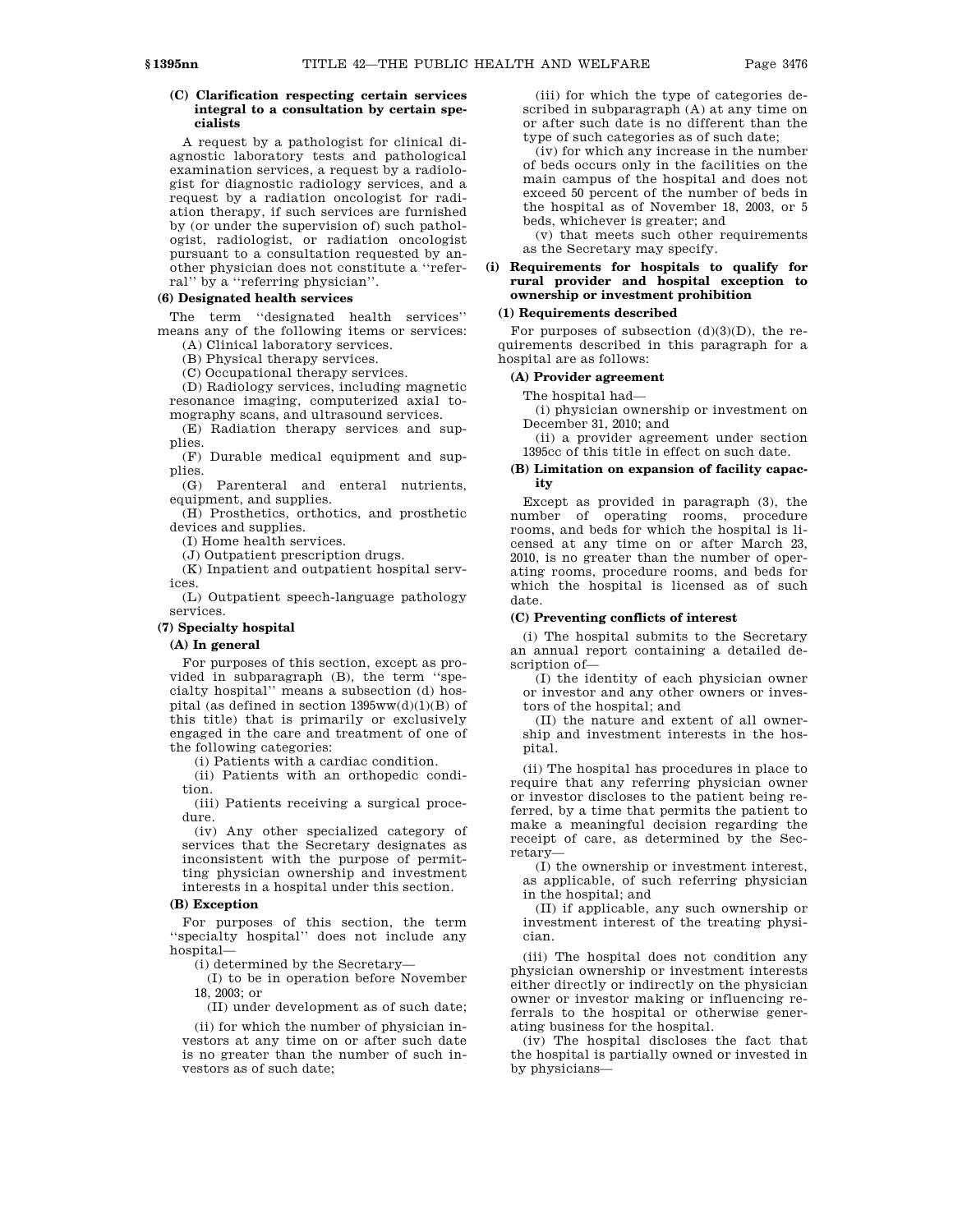(I) on any public website for the hospital; and

(II) in any public advertising for the hospital.

## **(D) Ensuring bona fide investment**

(i) The percentage of the total value of the ownership or investment interests held in the hospital, or in an entity whose assets include the hospital, by physician owners or investors in the aggregate does not exceed such percentage as of March 23, 2010.

(ii) Any ownership or investment interests that the hospital offers to a physician owner or investor are not offered on more favorable terms than the terms offered to a person who is not a physician owner or investor.

(iii) The hospital (or any owner or investor in the hospital) does not directly or indirectly provide loans or financing for any investment in the hospital by a physician owner or investor.

(iv) The hospital (or any owner or investor in the hospital) does not directly or indirectly guarantee a loan, make a payment toward a loan, or otherwise subsidize a loan, for any individual physician owner or investor or group of physician owners or investors that is related to acquiring any ownership or investment interest in the hospital.

(v) Ownership or investment returns are distributed to each owner or investor in the hospital in an amount that is directly proportional to the ownership or investment interest of such owner or investor in the hospital.

(vi) Physician owners and investors do not receive, directly or indirectly, any guaranteed receipt of or right to purchase other business interests related to the hospital, including the purchase or lease of any property under the control of other owners or investors in the hospital or located near the premises of the hospital.

(vii) The hospital does not offer a physician owner or investor the opportunity to purchase or lease any property under the control of the hospital or any other owner or investor in the hospital on more favorable terms than the terms offered to an individual who is not a physician owner or investor.

# **(E) Patient safety**

(i) Insofar as the hospital admits a patient and does not have any physician available on the premises to provide services during all hours in which the hospital is providing services to such patient, before admitting the patient—

(I) the hospital discloses such fact to a patient; and

(II) following such disclosure, the hospital receives from the patient a signed acknowledgment that the patient understands such fact.

(ii) The hospital has the capacity to—

(I) provide assessment and initial treatment for patients; and

(II) refer and transfer patients to hospitals with the capability to treat the needs of the patient involved.

## **(F) Limitation on application to certain converted facilities**

The hospital was not converted from an ambulatory surgical center to a hospital on or after March 23, 2010.

## **(2) Publication of information reported**

The Secretary shall publish, and update on an annual basis, the information submitted by hospitals under paragraph (1)(C)(i) on the public Internet website of the Centers for Medicare & Medicaid Services.

## **(3) Exception to prohibition on expansion of facility capacity**

## **(A) Process**

#### **(i) Establishment**

The Secretary shall establish and implement a process under which a hospital that is an applicable hospital (as defined in subparagraph (E)) or is a high Medicaid facility described in subparagraph (F) may apply for an exception from the requirement under paragraph (1)(B).

#### **(ii) Opportunity for community input**

The process under clause (i) shall provide individuals and entities in the community in which the applicable hospital applying for an exception is located with the opportunity to provide input with respect to the application.

# **(iii) Timing for implementation**

The Secretary shall implement the process under clause (i) on February 1, 2012.

#### **(iv) Regulations**

Not later than January 1, 2012, the Secretary shall promulgate regulations to carry out the process under clause (i).

#### **(B) Frequency**

The process described in subparagraph (A) shall permit an applicable hospital to apply for an exception up to once every 2 years.

# **(C) Permitted increase**

#### **(i) In general**

Subject to clause (ii) and subparagraph (D), an applicable hospital granted an exception under the process described in subparagraph (A) may increase the number of operating rooms, procedure rooms, and beds for which the applicable hospital is licensed above the baseline number of operating rooms, procedure rooms, and beds of the applicable hospital (or, if the applicable hospital has been granted a previous exception under this paragraph, above the number of operating rooms, procedure rooms, and beds for which the hospital is licensed after the application of the most recent increase under such an exception).

#### **(ii) 100 percent increase limitation**

The Secretary shall not permit an increase in the number of operating rooms, procedure rooms, and beds for which an applicable hospital is licensed under clause (i) to the extent such increase would result in the number of operating rooms, proce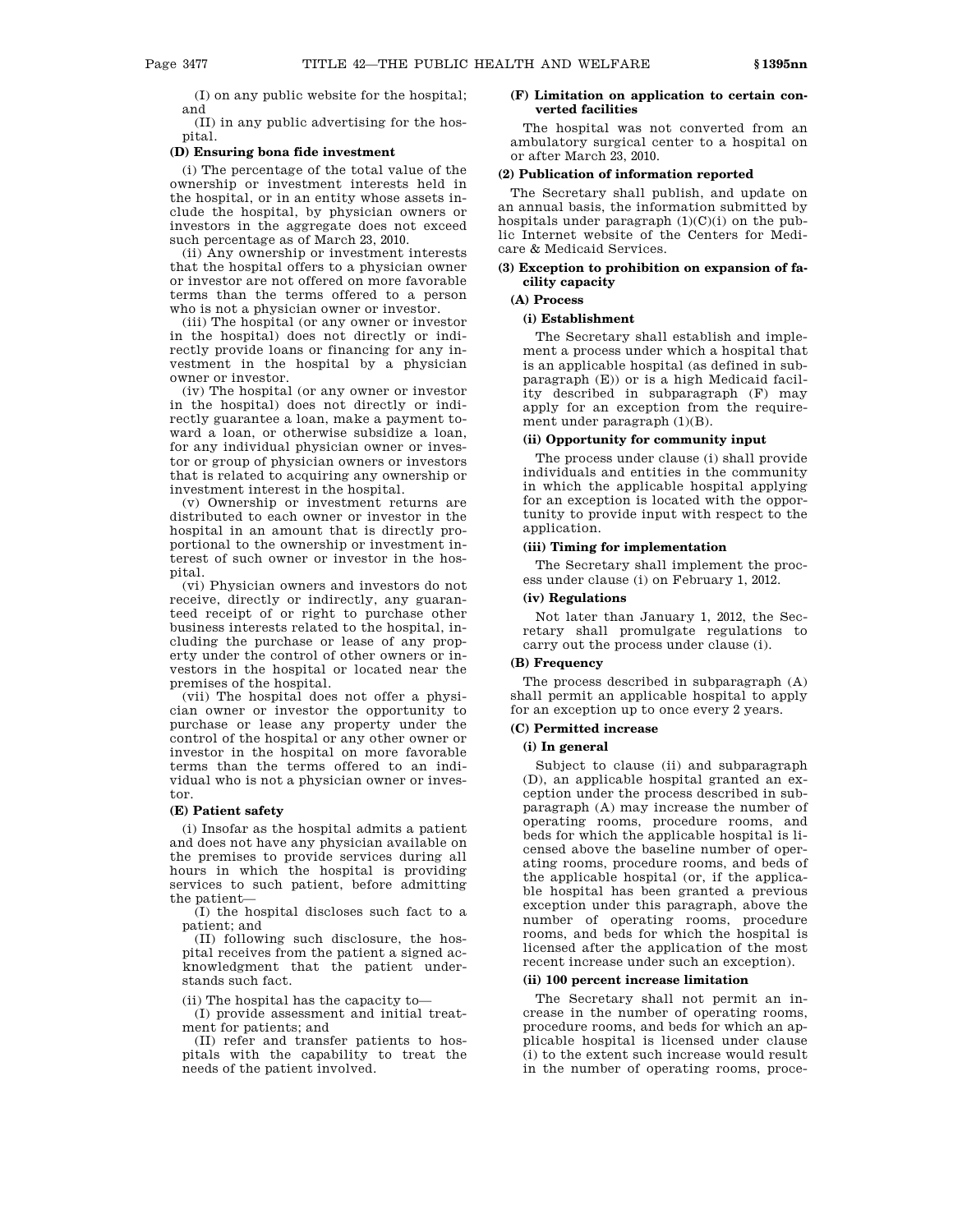dure rooms, and beds for which the applicable hospital is licensed exceeding 200 percent of the baseline number of operating rooms, procedure rooms, and beds of the applicable hospital.

## **(iii) Baseline number of operating rooms, procedure rooms, and beds**

In this paragraph, the term ''baseline number of operating rooms, procedure rooms, and beds'' means the number of operating rooms, procedure rooms, and beds for which the applicable hospital is licensed as of March 23, 2010 (or, in the case of a hospital that did not have a provider agreement in effect as of such date but does have such an agreement in effect on December 31, 2010, the effective date of such provider agreement).

## **(D) Increase limited to facilities on the main campus of the hospital**

Any increase in the number of operating rooms, procedure rooms, and beds for which an applicable hospital is licensed pursuant to this paragraph may only occur in facilities on the main campus of the applicable hospital.

#### **(E) Applicable hospital**

In this paragraph, the term ''applicable hospital'' means a hospital—

(i) that is located in a county in which the percentage increase in the population during the most recent 5-year period (as of the date of the application under subparagraph (A)) is at least 150 percent of the percentage increase in the population growth of the State in which the hospital is located during that period, as estimated by Bureau of the Census;

(ii) whose annual percent of total inpatient admissions that represent inpatient admissions under the program under subchapter XIX is equal to or greater than the average percent with respect to such admissions for all hospitals located in the county in which the hospital is located;

(iii) that does not discriminate against beneficiaries of Federal health care programs and does not permit physicians practicing at the hospital to discriminate against such beneficiaries;

(iv) that is located in a State in which the average bed capacity in the State is less than the national average bed capacity; and

(v) that has an average bed occupancy rate that is greater than the average bed occupancy rate in the State in which the hospital is located.

## **(F) High Medicaid facility described**

A high Medicaid facility described in this subparagraph is a hospital that—

(i) is not the sole hospital in a county;

(ii) with respect to each of the 3 most recent years for which data are available, has an annual percent of total inpatient admissions that represent inpatient admissions under subchapter XIX that is estimated to be greater than such percent with respect to such admissions for any other hospital located in the county in which the hospital is located; and

(iii) meets the conditions described in subparagraph (E)(iii).

# **(G) Procedure rooms**

In this subsection, the term ''procedure rooms'' includes rooms in which catheterizations, angiographies, angiograms, and endoscopies are performed, except such term shall not include emergency rooms or departments (exclusive of rooms in which catheterizations, angiographies, angiograms, and endoscopies are performed).

#### **(H) Publication of final decisions**

Not later than 60 days after receiving a complete application under this paragraph, the Secretary shall publish in the Federal Register the final decision with respect to such application.

#### **(I) Limitation on review**

There shall be no administrative or judicial review under section 1395ff of this title, section 1395*oo* of this title, or otherwise of the process under this paragraph (including the establishment of such process).

## **(4) Collection of ownership and investment information**

For purposes of subparagraphs (A)(i) and (D)(i) of paragraph (1), the Secretary shall collect physician ownership and investment information for each hospital.

# **(5) Physician owner or investor defined**

For purposes of this subsection, the term ''physician owner or investor'' means a physician (or an immediate family member of such physician) with a direct or an indirect ownership or investment interest in the hospital.

#### **(6) Clarification**

Nothing in this subsection shall be construed as preventing the Secretary from revoking a hospital's provider agreement if not in compliance with regulations implementing section 1395cc of this title.

(Aug. 14, 1935, ch. 531, title XVIII, §1877, as added Pub. L. 101–239, title VI, §6204(a), Dec. 19, 1989, 103 Stat. 2236; amended Pub. L. 101–508, title IV,  $§4207(e)(1)–(3), (k)(2), formerly §4027(e)(1)–(3),$ (k)(2), Nov. 5, 1990, 104 Stat. 1388–121, 1388–122, 1388–124, renumbered Pub. L. 103–432, title I, §160(d)(4), Oct. 31, 1994, 108 Stat. 4444; Pub. L. 103–66, title XIII, §13562(a), Aug. 10, 1993, 107 Stat. 596; Pub. L. 103–432, title I, §152(a), (b), Oct. 31, 1994, 108 Stat. 4436; Pub. L. 105–33, title IV, §4314, Aug. 5, 1997, 111 Stat. 389; Pub. L. 106-113, div. B, §1000(a)(6) [title V, §524(a)], Nov. 29, 1999, 113 Stat. 1536, 1501A–387; Pub. L. 108–173, title I, §101(e)(8)(B), title V, §507(a), Dec. 8, 2003, 117 Stat. 2152, 2295; Pub. L. 110–275, title I, §143(b)(9), July 15, 2008, 122 Stat. 2543; Pub. L. 111–148, title VI, §§6001(a), 6003(a), title X, §10601(a), Mar. 23, 2010, 124 Stat. 684, 697, 1005; Pub. L. 111–152, title I, §1106, Mar. 30, 2010, 124 Stat. 1049; Pub. L. 115–123, div. E, title IV, §50404, Feb. 9, 2018, 132 Stat. 218.)

#### REFERENCES IN TEXT

Section 222(a) of the Social Security Amendments of 1972, referred to in subsec.  $(b)(3)(C)$ , is section 222 $(a)$  of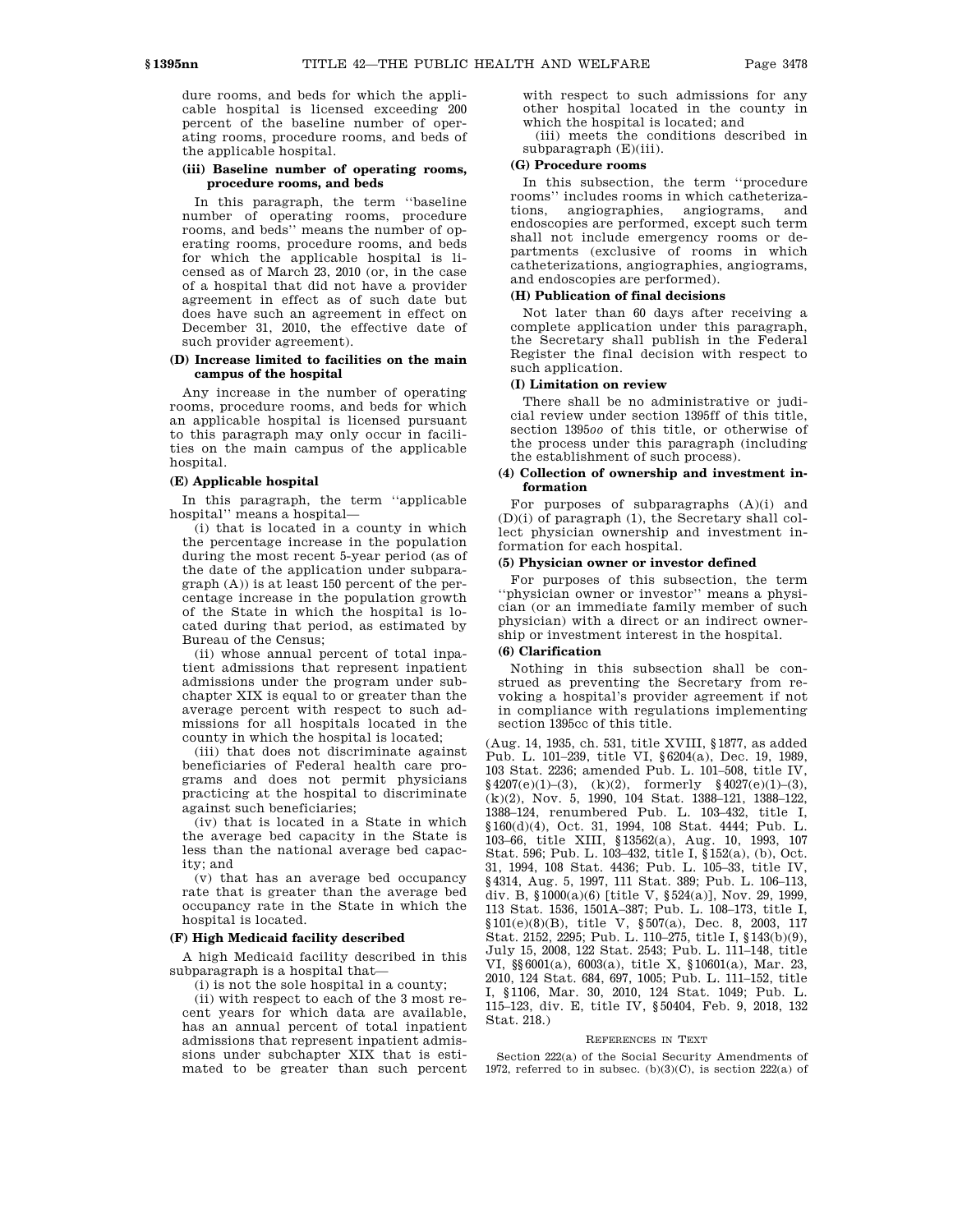Pub. L. 92–603, Oct. 30, 1972, 86 Stat. 1329, which is set out as a note under section 1395b–1 of this title.

Section 300e–9(d) of this title, referred to in subsec.  $(b)(3)(D)$ , was redesignated section 300e–9(c) of this title by Pub. L. 100–517, §7(b), Oct. 24, 1988, 102 Stat. 2580.

Section 1395w–104(e)(6) of this title, referred to in subsec. (b)(5), was in the original "section  $1860D-3(e)(6)$ ", and was translated as reading "section  $1860D-4(e)(6)$ " meaning section  $1860D-4(e)(6)$  of the Social Security Act, to reflect the probable intent of Congress, because section 1860D–3, which is classified to section 1395w–103 of this title, does not contain a subsec. (e), and section 1860D–4(e)(6) relates to electronic prescription program regulations.

The Internal Revenue Code, referred to in subsecs.  $(c)(2)$  and  $(h)(2)$ , is classified generally to Title 26, Internal Revenue Code.

#### PRIOR PROVISIONS

A prior section 1395nn, act Aug. 14, 1935, ch. 531, title XVIII, §1877, as added and amended Oct. 30, 1972, Pub. L. 92–603, title II, §§242(b), 278(b)(8), 86 Stat. 1419, 1454; Oct. 25, 1977, Pub. L. 95–142, §4(a), 91 Stat. 1179; Dec. 5, 1980, Pub. L. 96–499, title IX, §917, 94 Stat. 2625; July 18, 1984, Pub. L. 98–369, div. B, title III, §2306(f)(2), 98 Stat. 1073; Oct. 21, 1986, Pub. L. 99–509, title IX,  $\S 9321(a)(1),$   $100$ Stat. 2016; Aug. 18, 1987, Pub. L. 100–93, §4(c), 101 Stat. 689, enumerated offenses relating to the Medicare program and penalties for such offenses, prior to repeal by Pub. L. 100–93, §§4(e), 15(a), Aug. 18, 1987, 101 Stat. 689, 698, effective at end of fourteen-day period beginning Aug. 18, 1987, and inapplicable to administrative proceedings commenced before end of such period.

#### AMENDMENTS

2018—Subsec. (e)(1)(C). Pub. L. 115–123, §50404(b)(1), added subpar. (C).

Subsec. (e)(3)(C). Pub. L. 115–123, §50404(b)(2), added subpar. (C).

Subsec. (h)(1)(D). Pub. L. 115–123, §50404(a)(1), added subpar. (D).

Subsec. (h)(1)(E). Pub. L. 115–123, §50404(a)(2), added subpar. (E).

2010—Subsec. (b)(2). Pub. L. 111–148, §6003(a), inserted at end of concluding provisions ''Such requirements shall, with respect to magnetic resonance imaging, computed tomography, positron emission tomography, and any other designated health services specified under subsection  $(h)(6)(D)$  that the Secretary determines appropriate, include a requirement that the referring physician inform the individual in writing at the time of the referral that the individual may obtain the services for which the individual is being referred from a person other than a person described in subparagraph (A)(i) and provide such individual with a written list of suppliers (as defined in section 1395x(d) of this title) who furnish such services in the area in which such individual resides.''

Subsec. (d)(2)(C). Pub. L. 111–148, §6001(a)(1), added subpar. (C).

Subsec. (d)(3)(D). Pub. L. 111–148, §6001(a)(2), added subpar. (D).

Subsec. (i). Pub. L. 111–148, §6001(a)(3), added subsec. (i).

Subsec. (i)(1)(A)(i). Pub. L. 111–152, §1106(1), substituted ''December 31, 2010'' for ''August 1, 2010''.

Pub. L. 111–148, §10601(a)(1), substituted ''August 1, 2010'' for ''February 1, 2010''.

Subsec. (i)(3)(A)(i). Pub. L. 111–152, §1106(2)(A), substituted ''a hospital that is an applicable hospital (as defined in subparagraph (E)) or is a high Medicaid facility described in subparagraph (F)'' for ''an applicable hospital (as defined in subparagraph (E))''.

Subsec. (i)(3)(A)(iii). Pub. L. 111–148, §10601(a)(2)(A), substituted ''February 1, 2012'' for ''August 1, 2011''.

Subsec. (i)(3)(A)(iv). Pub. L. 111–148,  $$10601(a)(2)(B)$ ,

substituted ''January 1, 2012'' for ''July 1, 2011''. Subsec. (i)(3)(C)(iii). Pub. L. 111–152, §1106(2)(B), inserted "(or, in the case of a hospital that did not have a provider agreement in effect as of such date but does have such an agreement in effect on December 31, 2010, the effective date of such provider agreement)'' after "March 23, 2010".

Subsec. (i)(3)(F) to (I). Pub. L. 111–152, §1106(2)(C), (D), added subpar. (F) and redesignated former subpars. (F) to  $(H)$  as  $(G)$  to  $(I)$ , respectively.

2008—Subsec.  $(h)(6)(\hat{L})$ . Pub. L. 110–275 added subpar.  $(L)$ .

 $2003$ —Subsec. (b)(5). Pub. L. 108–173, §101(e)(8)(B), added par. (5).

Subsec. (d)(2). Pub. L. 108–173, §507(a)(2), amended heading and text of par. (2) generally. Prior to amend-ment, text read as follows: ''In the case of designated health services furnished in a rural area (as defined in section  $1395ww(d)(2)(D)$  of this title) by an entity, if substantially all of the designated health services furnished by such entity are furnished to individuals re-

siding in such a rural area."<br>Subsec.  $(d)(3)(B)$ , (C). Pub. L. 108–173, §507(a)(1)(A), added subpar. (B) and redesignated former subpar. (B) as (C). Subsec. (h)(7). Pub. L. 108–173, §507(a)(1)(B), added par.

(7).

1999—Subsec. (b)(3)(C). Pub. L. 106–113, §1000(a)(6)

[title V, §524(a)(1)], struck out ''or'' at the end.<br>
Subsec. (b)(3)(D). Pub. L. 106–113, §1000(a)(6) [title V,<br>§524(a)(2)], substituted '', or'' for period at end.<br>
Subsec. (b)(3)(E). Pub. L. 106–113, §1000(a)(6) [title

§524(a)(3)], which directed addition of provisions at end of par. (3) but which separated directory language from language to be added because of the apparent placement out of sequence of pars. (2) and (3) of §524(a), was executed by adding subpar. (E) at end of par. (3) to re-

flect the probable intent of Congress. 1997—Subsec. (g)(6). Pub. L. 105–33 added par. (6).

1994—Subsec. (f). Pub. L. 103–432, §152(a)(1), (4), (5), in introductory provisions, substituted ''ownership, investment, and compensation arrangements'' for ''ownership arrangements'', and in closing provisions, substituted ''designated health services'' for ''covered items and services'' and struck out ''Such information shall first be provided not later than October 1, 1991.'' after ''shall specify.'' and ''The Secretary may waive the requirements of this subsection (and the requirements of chapter 35 of title 44 with respect to information provided under this subsection) with respect to reporting by entities in a State (except for entities providing designated health services) so long as such reporting occurs in at least 10 States, and the Secretary may waive such requirements with respect to the providers in a State required to report so long as such requirements are not waived with respect to parenteral and enteral suppliers, end stage renal disease facilities, suppliers of ambulance services, hospitals, entities providing physical therapy services, and entities providing

diagnostic imaging services of any type." at end.<br>Subsec. (f)(2). Pub. L. 103–432,  $$152(a)(2)$ , (3), inserted '', or with a compensation arrangement (as described in subsection  $(a)(2)(B)$ )," after "investment interest (as described in subsection  $(a)(2)(A))$ " and "interest or who have such a compensation relationship with the entity'' before period at end.

Subsec. (h)(6). Pub. L. 103–432, §152(b), in subpar. (D), substituted ''services, including magnetic resonance imaging, computerized axial tomography scans, and ultrasound services'' for ''or other diagnostic services'', and in subpars. (E), (F), and (H), inserted ''and supplies'' before period at end.

1993—Subsecs. (a) to (e). Pub. L. 103–66, §13562(a)(1), amended headings and text of subsecs. (a) to (e) generally, substituting present provisions for provisions which related to: prohibition of certain referrals in subsec. (a), general exceptions to both ownership and compensation arrangement prohibitions in subsec. (b), general exception related only to ownership or investment prohibition for ownership in publicly-traded securities in subsec. (c), additional exceptions related only to ownership or investment prohibition in subsec. (d), and exceptions relating to other compensation arrangements in subsec. (e).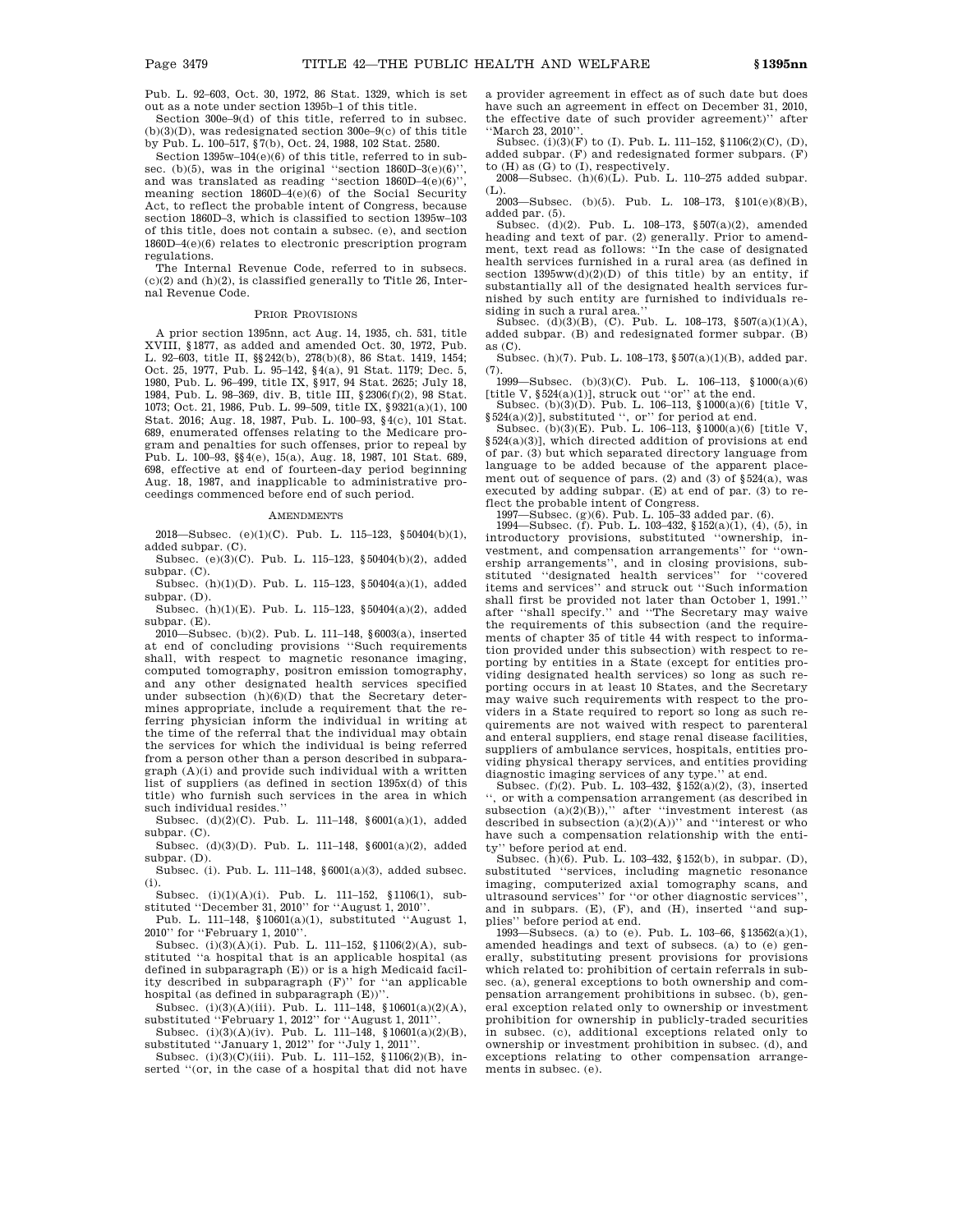Subsec. (f). Pub. L. 103–66, §13562(a)(3), substituted "designated health services" for "clinical laboratory services'' in concluding provisions.

Subsec. (g)(1). Pub. L. 103–66, §13562(a)(4), substituted "designated health service" for "clinical laboratory service''.

Subsec. (h). Pub. L. 103–66, §13562(a)(2), amended heading and text of subsec. (h) generally, substituting pars. (1) to (6) for former pars. (1) to (7) which defined ''com-pensation arrangement'', ''remuneration'', ''employee'', ''fair market value'', ''group practice'', ''investor'', ''in-terested investor'', ''disinterested investor'', ''referral'', and ''referring physician''.

1990—Subsec. (b)(4), (5). Pub. L. 101–508, §4207(e)(2), formerly  $§4027(e)(2)$ , as renumbered by Pub. L. 103-432, §160(d)(4), added par. (4) and redesignated former par. (4) as (5).

Subsec. (f). Pub. L. 101–508, §4207(e)(3)(B), (C), formerly §4027(e)(3)(B), (C), as renumbered by Pub. L. 103–432, §160(d)(4), substituted ''October 1, 1991'' for ''1 year after December 19, 1989'' in third sentence and inserted at end ''The requirement of this subsection shall not apply to covered items and services provided outside the United States or to entities which the Secretary determines provides services for which payment may be made under this subchapter very infrequently. The Secretary may waive the requirements of this subsection (and the requirements of chapter 35 of title 44 with respect to information provided under this subsection) with respect to reporting by entities in a State (except for entities providing clinical laboratory services) so long as such reporting occurs in at least 10 States, and the Secretary may waive such requirements with respect to the providers in a State required to report so long as such requirements are not waived with respect to parenteral and enteral suppliers, end stage renal disease facilities, suppliers of ambulance services, hospitals, entities providing physical therapy services, and entities providing diagnostic imaging services of any type.''

Subsec. (f)(2). Pub. L. 101–508, §4207(e)(3)(A), formerly §4027(e)(3)(A), as renumbered by Pub. L. 103–432, §160(d)(4), amended par. (2) generally. Prior to amendment, par. (2) read as follows: ''the names and all of the medicare provider numbers of the physicians who are interested investors or who are immediate relatives of interested investors.''

Subsec. (g)(5). Pub. L. 101–508, §4207(k)(2), formerly  $§$ 4027(k)(2), as renumbered by Pub. L. 103-432, §160(d)(4), inserted at end ''The provisions of section 1320a–7a of this title (other than the first sentence of subsection (a) and other than subsection (b)) shall apply to a civil money penalty under the previous sentence in the same manner as such provisions apply to a penalty or proceeding under section 1320a–7a(a) of this title.''

Subsec. (h)(6). Pub. L. 101–508, §4207(e)(1)(C), formerly §4027(e)(1)(C), as renumbered by Pub. L. 103–432, §160(d)(4), added par. (6). Former par. (6) redesignated  $\check{P}$ <sub>Pub.</sub>

Pub. L. 101–508,  $$4207(e)(1)(A)$ , (B), formerly  $$4027(e)(1)(A)$ , (B), as renumbered by Pub. L. 103–432,  $$160(d)(4)$ , substituted "in the case of an item or service for which payment may be made under part B of this subchapter, the request by a physician for the item or service," for "in the case of a clinical laboratory service which under law is required to be provided by (or under the supervision of) a physician, the request by a physician for the service,'' in subpar. (A) and struck out ''in the case of another clinical laboratory service,'' after ''subparagraph (C),'' in subpar. (B).

Subsec. (h)(7). Pub. L. 101–508, §4207(e)(1)(C), formerly  $§4027(e)(1)(C)$ , as renumbered by Pub. L. 103-432,  $§160(d)(4)$ , redesignated par. (6) as (7).

#### CHANGE OF NAME

References to Medicare+Choice deemed to refer to Medicare Advantage or MA, subject to an appropriate transition provided by the Secretary of Health and Human Services in the use of those terms, see section 201 of Pub. L. 108–173, set out as a note under section 1395w–21 of this title.

#### EFFECTIVE DATE OF 2010 AMENDMENT

Pub. L. 111–148, title VI, §6003(b), Mar. 23, 2010, 124 Stat. 697, provided that: ''The amendment made by this section [amending this section] shall apply to services furnished on or after January 1, 2010.''

#### EFFECTIVE DATE OF 2008 AMENDMENT

Amendment by Pub. L. 110–275 applicable to services furnished on or after July 1, 2009, see section 143(c) of Pub. L. 110–275, set out as a note under section 1395k of this title.

#### EFFECTIVE DATE OF 1999 AMENDMENT

Pub. L. 106–113, div. B, §1000(a)(6) [title V, §524(b)], Nov. 29, 1999, 113 Stat. 1536, 1501A–388, provided that: ''The amendment made by this section [amending this section] shall apply to services furnished on or after the date of the enactment of this Act [Nov. 29, 1999].''

#### EFFECTIVE DATE OF 1994 AMENDMENT

Pub. L. 103–432, title I, §152(d)(1), Oct. 31, 1994, 108 Stat. 4437, provided that: ''The amendments made by subsections (a) and (b) [amending this section] shall apply to referrals made on or after January 1, 1995.''

#### EFFECTIVE DATE OF 1993 AMENDMENT

Pub. L. 103–66, title XIII, §13562(b), Aug. 10, 1993, 107 Stat. 604, as amended by Pub. L. 103–432, title I, §152(c), Oct. 31, 1994, 108 Stat. 4437, provided that:

''(1) IN GENERAL.—Except as provided in paragraph (2), the amendments made by this section [amending this section] shall apply to referrals—

 $(A)$  made on or after January 1, 1992, in the case of clinical laboratory services, and

''(B) made after December 31, 1994, in the case of other designated health services.

''(2) EXCEPTIONS.—With respect to referrals made for clinical laboratory services on or before December 31,

1994— $\cdot$  "(A) the second sentence of subsection (a)(2), and subsections  $(b)(2)(B)$  and  $(d)(2)$ , of section 1877 of the Social Security Act [42 U.S.C. 1395nn(a)(2), (b)(2)(B),  $(d)(2)$  (as in effect on the day before the date of the enactment of this Act [Aug. 10, 1993]) shall apply instead of the corresponding provisions in section 1877 (as amended by this Act);

 $'(B)$  section  $1877(b)(4)$  of the Social Security Act [42] U.S.C. 1395nn(b)(4)] (as in effect on the day before the date of the enactment of this Act) shall apply;

 $C$ ) the requirements of section  $1877(c)(2)$  of the Social Security Act [42 U.S.C. 1395nn(c)(2)] (as amended by this Act) shall not apply to any securities of a corporation that meets the requirements of section 1877(c)(2) of the Social Security Act (as in effect on the day before the date of the enactment of this Act);

''(D) section 1877(e)(3) of the Social Security Act [42 U.S.C. 1395nn(e)(3)] (as amended by this Act) shall apply, except that it shall not apply to any arrangement that meets the requirements of subsection (e)(2) or subsection (e)(3) of section 1877 of the Social Security Act (as in effect on the day before the date of the enactment of this Act);

 $\mathbf{F}(\mathbf{E})$  the requirements of clauses (iv) and (v) of section 1877(h)(4)(A), and of clause (i) of section 1877(h)(4)(B), of the Social Security Act [42 U.S.C.  $1395nn(h)(4)(A)(iv)$ , (v), (B)(i)] (as amended by this

Act) shall not apply; and<br>
"(F) section  $1877(h)(4)(B)$  of the Social Security Act  $[42 \text{ U.S.C. } 1395 \text{nn}(h)(4)(B)]$  (as in effect on the day before the date of the enactment of this Act) shall apply instead of section 1877(h)(4)(A)(ii) of such Act (as amended by this Act).''

[Pub. L. 103–432, title I, §152(d)(2), Oct. 31, 1994, 108 Stat. 4437, provided that: ''The amendment made by subsection (c) [amending section 13562(b) of Pub. L. 103–66, set out above] shall apply as if included in the enactment of OBRA–1993 [Pub. L. 103–66].'']

#### EFFECTIVE DATE OF 1990 AMENDMENT

Pub. L. 101–508, title IV, §4207(e)(5), formerly §4027(e)(5), Nov. 5, 1990, 104 Stat. 1388-123, as renum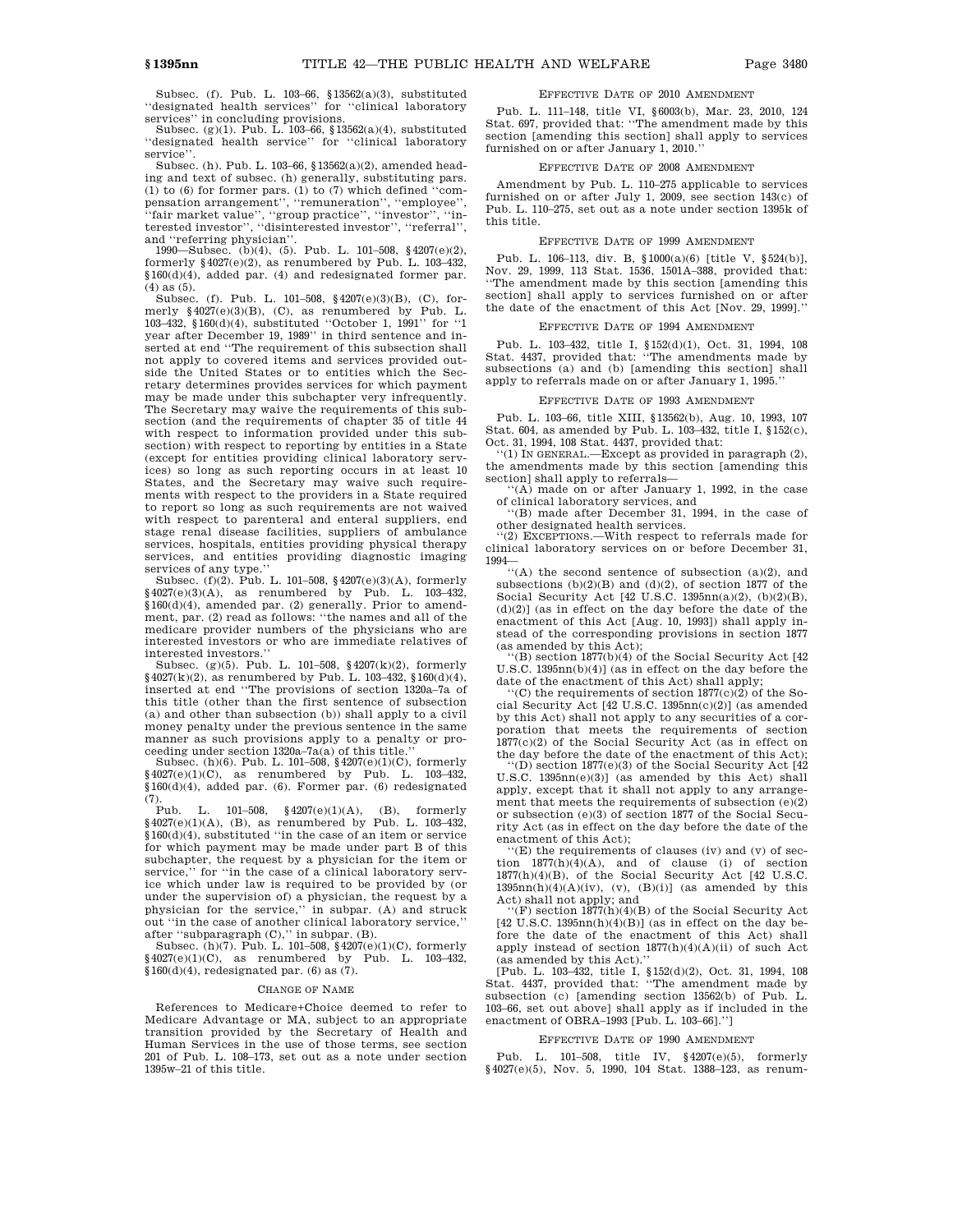bered by Pub. L. 103–432, title I, §160(d)(4), Oct. 31, 1994, 108 Stat. 4444, provided that: ''The amendments made by this subsection [amending this section and provisions set out below] shall be effective as if included in the enactment of section 6204 of the Omnibus Budget Reconciliation Act of 1989 [Pub. L. 101–239].''

#### EFFECTIVE DATE

Pub. L. 101–239, title VI, §6204(c), Dec. 19, 1989, 103 Stat. 2242, provided that:

''(1) Except as provided in paragraph (2), the amendments made by this section [enacting this section and amending section 1395*l* of this title] shall become effective with respect to referrals made on or after January 1, 1992.

''(2) The reporting requirement of section 1877(f) of the Social Security Act [42 U.S.C. 1395nn(f)] shall take effect on October 1, 1990.''

#### DEADLINE FOR CERTAIN REGULATIONS

Pub. L. 101–239, title VI, §6204(d), Dec. 19, 1989, 103 Stat. 2242, as amended by Pub. L. 101–508, title IV, §4207(e)(4)(B), formerly §4027(e)(4)(B), Nov. 5, 1990, 104 Stat. 1388–122, renumbered Pub. L. 103–432, title I, §160(d)(4), Oct. 31, 1994, 108 Stat. 4444, provided that: ''The Secretary of Health and Human Services shall publish final regulations to carry out section 1877 of the Social Security Act [42 U.S.C. 1395nn] by not later than October 1, 1991.''

#### ENFORCEMENT

Pub. L. 111–148, title VI, §6001(b), Mar. 23, 2010, 124 Stat. 689, as amended by Pub. L. 111–148, title X, §10601(b), Mar. 23, 2010, 124 Stat. 1005, provided that: ''(1) ENSURING COMPLIANCE.—The Secretary of Health

and Human Services shall establish policies and procedures to ensure compliance with the requirements described in subsection  $(i)(1)$  of section 1877 of the Social Security Act [42 U.S.C. 1395nn(i)(1)], as added by subsection (a)(3), beginning on the date such requirements first apply. Such policies and procedures may include unannounced site reviews of hospitals.

'(2) AUDITS.-Beginning not later than May 1, 2012, the Secretary of Health and Human Services shall conduct audits to determine if hospitals violate the requirements referred to in paragraph (1).

MEDICARE SELF-REFERRAL DISCLOSURE PROTOCOL

Pub. L. 111–148, title VI, §6409, Mar. 23, 2010, 124 Stat. 772, provided that:

''(a) DEVELOPMENT OF SELF-REFERRAL DISCLOSURE PROTOCOL.—

''(1) IN GENERAL.—The Secretary of Health and Human Services, in cooperation with the Inspector General of the Department of Health and Human Services, shall establish, not later than 6 months after the date of the enactment of this Act [Mar. 23, 2010], a protocol to enable health care providers of services and suppliers to disclose an actual or potential violation of section 1877 of the Social Security Act (42 U.S.C. 1395nn) pursuant to a self-referral disclosure protocol (in this section referred to as an 'SRDP'). The SRDP shall include direction to health care providers of services and suppliers on—

''(A) a specific person, official, or office to whom

such disclosures shall be made; and ''(B) instruction on the implication of the SRDP on corporate integrity agreements and corporate compliance agreements.

''(2) PUBLICATION ON INTERNET WEBSITE OF SRDP IN-FORMATION.—The Secretary of Health and Human Services shall post information on the public Internet website of the Centers for Medicare & Medicaid Services to inform relevant stakeholders of how to disclose actual or potential violations pursuant to an SRDP.

''(3) RELATION TO ADVISORY OPINIONS.—The SRDP shall be separate from the advisory opinion process set forth in regulations implementing section  $1877(g)$ of the Social Security Act [42 U.S.C. 1395nn(g)].

''(b) REDUCTION IN AMOUNTS OWED.—The Secretary of Health and Human Services is authorized to reduce the amount due and owing for all violations under section 1877 of the Social Security Act [42 U.S.C. 1395nn] to an amount less than that specified in subsection (g) of such section. In establishing such amount for a violation, the Secretary may consider the following factors:

'(1) The nature and extent of the improper or illegal practice.

''(2) The timeliness of such self-disclosure.

''(3) The cooperation in providing additional information related to the disclosure. ''(4) Such other factors as the Secretary considers

appropriate.

''(c) REPORT.—Not later than 18 months after the date on which the SRDP protocol is established under subsection (a)(1), the Secretary shall submit to Congress a report on the implementation of this section. Such report shall include—

''(1) the number of health care providers of services and suppliers making disclosures pursuant to the SRDP;

''(2) the amounts collected pursuant to the SRDP;

''(3) the types of violations reported under the SRDP; and

''(4) such other information as may be necessary to evaluate the impact of this section.''

#### APPLICATION OF EXCEPTION FOR HOSPITALS UNDER DEVELOPMENT

Pub. L. 108–173, title V, §507(b), Dec. 8, 2003, 117 Stat. 2296, provided that: ''For purposes of section 1877(h)(7)(B)(i)(II) of the Social Security Act [42 U.S.C.  $1395nn(h)(7)(B)(i)(II)$ , as added by subsection  $(a)(1)(B)$ , in determining whether a hospital is under development as of November 18, 2003, the Secretary [of Health and Human Services] shall consider—

''(1) whether architectural plans have been completed, funding has been received, zoning requirements have been met, and necessary approvals from appropriate State agencies have been received; and

(2) any other evidence the Secretary determines would indicate whether a hospital is under development as of such date.''

#### **STUDIES**

Pub. L. 108–173, title V, §507(c), Dec. 8, 2003, 117 Stat. 2296, provided that:

''(1) MEDPAC STUDY.—The Medicare Payment Advisory Commission, in consultation with the Comptroller General of the United States, shall conduct a study to determine—

''(A) any differences in the costs of health care services furnished to patients by physician-owned specialty hospitals and the costs of such services furnished by local full-service community hospitals within specific diagnosis-related groups;

''(B) the extent to which specialty hospitals, relative to local full-service community hospitals, treat patients in certain diagnosis-related groups within a category, such as cardiology, and an analysis of the selection;

''(C) the financial impact of physician-owned specialty hospitals on local full-service community hospitals;

''(D) how the current diagnosis-related group system should be updated to better reflect the cost of delivering care in a hospital setting; and

 $(E)$  the proportions of payments received, by type of payer, between the specialty hospitals and local full-service community hospitals.

''(2) HHS STUDY.—The Secretary [of Health and Human Services] shall conduct a study of a representative sample of specialty hospitals—

 $(A)$  to determine the percentage of patients admitted to physician-owned specialty hospitals who are referred by physicians with an ownership interest;

''(B) to determine the referral patterns of physician owners, including the percentage of patients they re